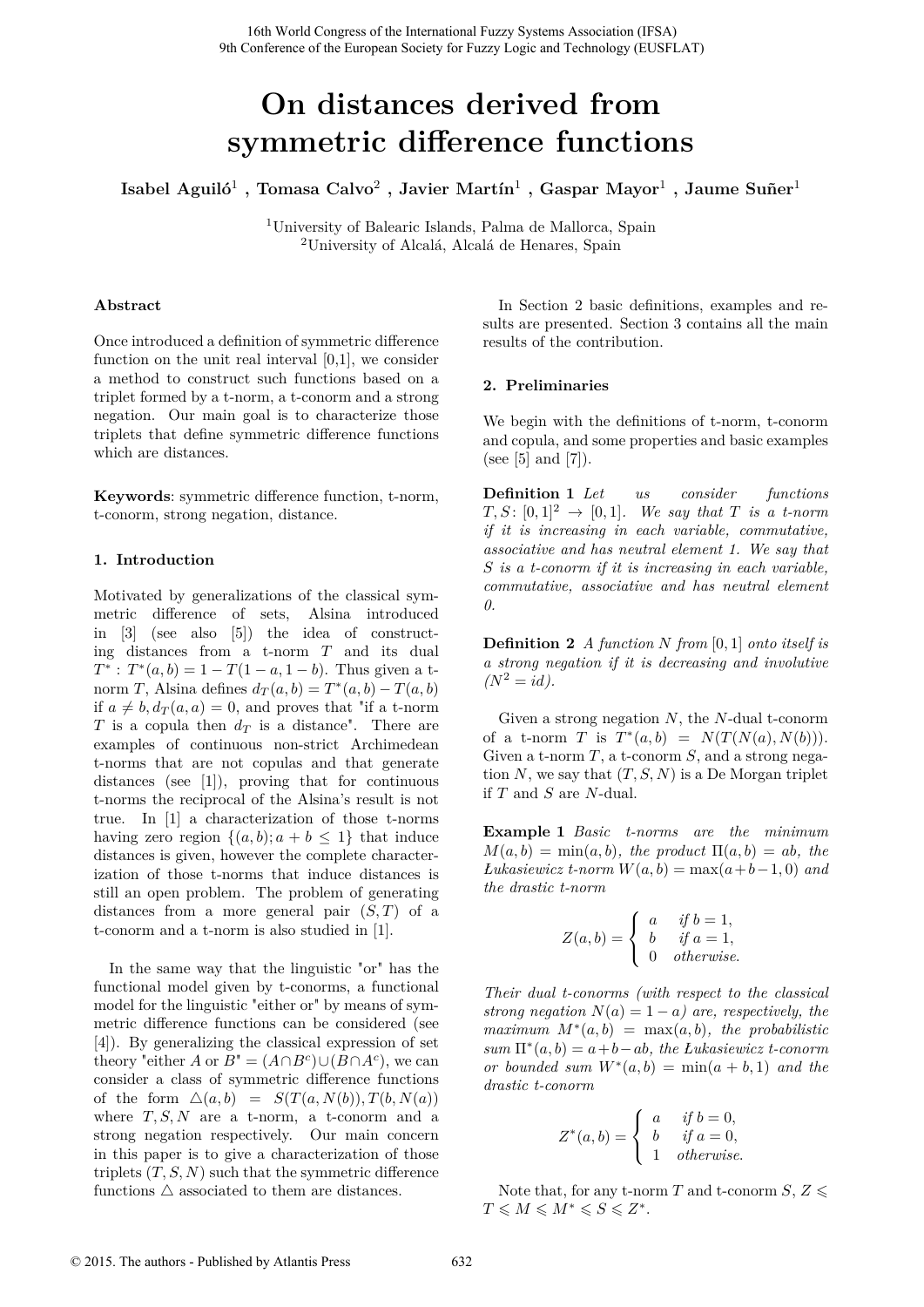**Proposition 1** *A continuous t-norm T is* Archimedean  $(T(a, a) < a$  *for all*  $a$  *in*  $(0, 1)$ *) if and only if it has an additive generator, that is, a strictly decreasing and continuous function*  $f: [0, 1] \rightarrow [0, \infty]$  *with*  $f(1) = 0$  *such that* 

$$
T(a,b) = f^{(-1)}(f(a) + f(b)),
$$

*where*  $f^{(-1)}$ :  $[0, \infty] \rightarrow [0, 1]$  *is the pseudo-inverse of f, defined by*

$$
f^{(-1)}(a) = \begin{cases} f^{-1}(a) & \text{if } a \leq f(0), \\ 0 & \text{otherwise.} \end{cases}
$$

An additive generator is defined up to a positive multiplicative constant. On the other hand, if *f* is an additive generator of a continuous Archimedean t-norm *T*, then *T* is strict (strictly increasing on  $(0, 1)^2$  if, and only if,  $f(0) = \infty$ .

The t-norm Π is strict with additive generator  $f(a) = -\log a$ , and the t-norm *W* is non-strict with additive generator  $f(a) = 1 - a$ .

If *T* is a non-strict continuous Archimedean t-norm with additive generator *f*, then  $N(a) = f^{-1}(f(0) - f(a))$  is a strong negation that we call associated to *T*. Note that  $T(a, b) = 0$ if, and only if,  $b \leq N(a)$ .

We recall here also the definition of distance.

**Definition 3** *A* function  $d: X \times X \rightarrow [0, \infty)$  is a distance *on the set X if the following properties are satisfied, for all*  $a, b, c \in X$ *:* 

*1)*  $d(a, b) = 0$  *if and only if*  $a = b$ *,*  $2) d(a, b) = d(b, a)$ , *3*)  $d(a, b) \leq d(a, c) + d(c, b)$ .

## **3. Symmetric difference functions and distances**

**Definition 4** *A* function  $\triangle$  :  $[0,1] \times [0,1] \longrightarrow [0,1]$ *is a* symmetric difference function *(SDF) if it satisfies for any*  $a, b \in [0, 1]$ :

- $\triangle$ 1)  $\triangle$ (*a*, *b*) =  $\triangle$ (*b*, *a*),
- $\triangle$ 2)  $\triangle$ (*a*, *a*) = 0,  $\triangle$ (*a*, 0) = *a*,  $N$ (*a*) =  $\triangle$ (*a*, 1) *is a strong negation.*

**Definition 5** *Given T, S, N a t-norm, a t-conorm, and a strong negation (not necessarily a De Morgan triplet), we define the function:*

$$
\Delta(a, b) = S(T(a, N(b)), T(N(a), b)) \tag{1}
$$

Next result was mentioned without proof in [2]. For the sake of completeness, we have included it in this paper.

**Proposition 2**  $\triangle$  *is a SDF if, and only if,*  $T(a, N(a)) = 0 \ \forall a \in [0, 1].$ 

In this case we say that  $\bigtriangleup$  is the SDF associated to the triplet  $(T, S, N)$ .

**Proof** If  $\triangle$  is a SDF, then  $0 = \triangle(a, a)$  $S(T(a, N(a)), T(N(a), a))$  and thus  $T(a, N(a))$  =  $0 \ \forall a \in [0, 1].$ Let us suppose now that  $T(a, N(a)) = 0, \forall a \in [0, 1].$ Then

$$
\triangle(a, a) = S(T(a, N(a)), T(N(a), a)) = S(0, 0) = 0
$$

On the other hand,

$$
\Delta(a,0) = S(T(a,N(0)),T(N(a),0)) = S(a,0) = a
$$

and

$$
\Delta(a,1) = S(T(a,N(1)),T(N(a),1)) = S(0,N(a)) = N(a)
$$

Finally,

$$
\Delta(a,b) = S(T(a, N(b)), T(N(a), b)) \n= S(T(N(a), b), T(a, N(b))) \n= S(T(b, N(a)), T(N(b), a)) = \Delta(b, a)
$$

**Example 2** *The SDF associated to the triplet*  $(W, W^*, 1 - id)$  *is the usual distance on* [0, 1]:  $\Delta(a, b) = |a - b|$ .

We are interested in those triplets  $(T, S, N)$  such that  $\triangle$  defined in (1) is a distance.

**Proposition 3** *Given a triplet* (*T, S, N*)*, the function*  $\triangle$  *defined in (1) is a distance if, and only if, the following conditions hold:*

- *i*)  $T(a, b) = 0$  *if, and only if,*  $b \le N(a)$ *.*
- *ii)* For all  $x \in [0,1]$  and any  $\epsilon, \delta \in \mathbb{R}$  such that  $0 \leq \epsilon \leq 1-x, 0 \leq \delta \leq 1-N(x)$ , the following *inequality holds (see Figure 1)*

$$
T(x+\epsilon, N(x)+\delta) \le T(x, N(x)+\delta) + T(x+\epsilon, N(x))
$$
\n(2)



Figure 1: The points involved in the condition (2).

**Proof** We know that  $\triangle$  is symmetric. Let us suppose now that the conditions i) and ii) hold and let us prove that  $\triangle$  is a distance. First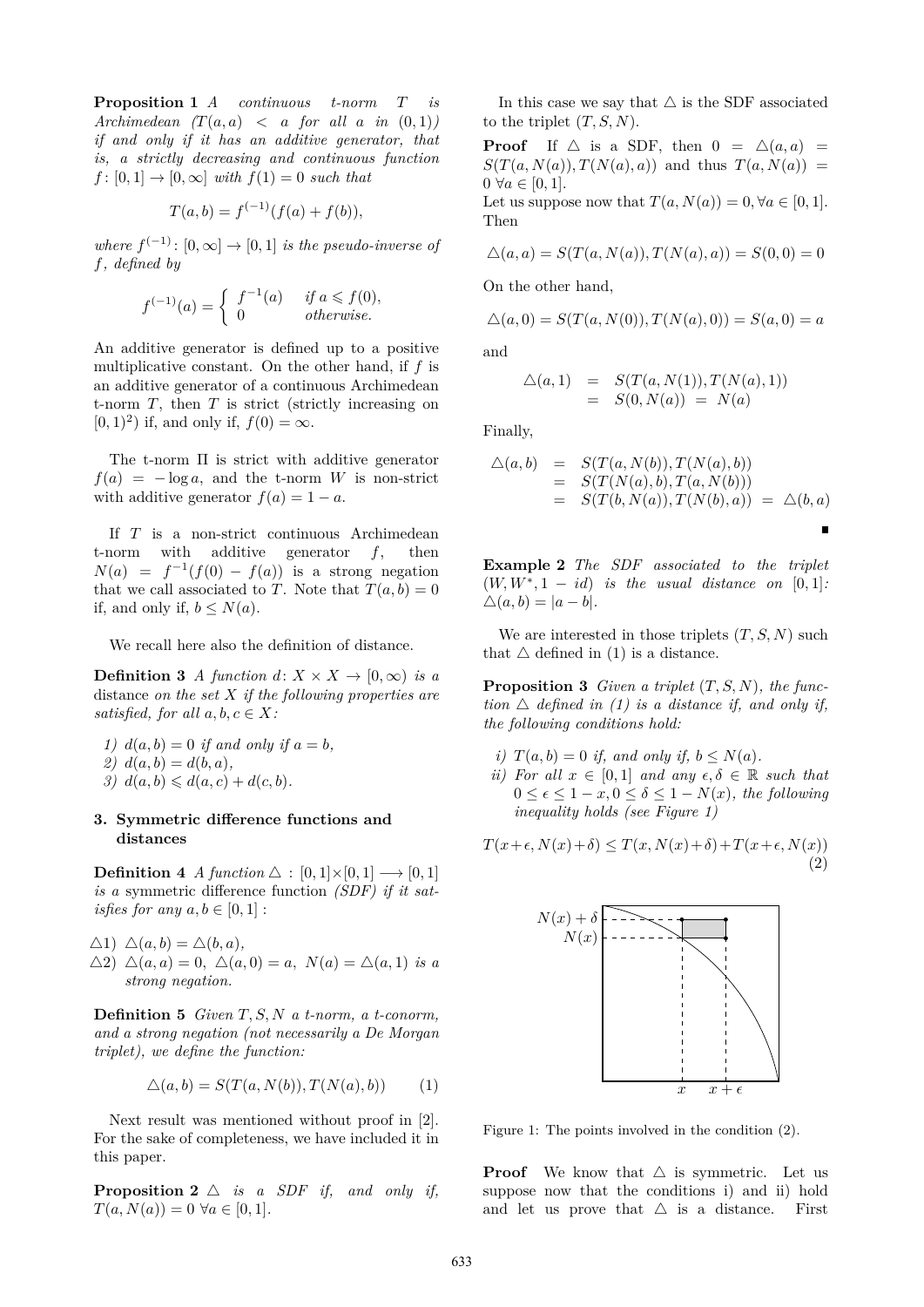of all, we have from condition i) that  $\Delta(a, a)$  =  $S(T(a, N(a)), T(N(a), a)) = S(0, 0) = 0.$  On the other hand, if  $\Delta(a, b) = 0$ , then  $T(a, N(b)) =$  $T(N(a), b) = 0$  and from condition i),  $a \leq b$  and  $b \leq a$ , thus  $a = b$ . Now we have to prove the triangular inequality, that is,  $\Delta(a, b) \leq \Delta(a, c) + \Delta(c, b)$ . From i) we can write

$$
\triangle(a,b) = \begin{cases} T(a,N(b)) & \text{if } b \le a \\ T(N(a),b) & \text{if } a \le b \end{cases}
$$

By symmetry, we can suppose that  $a < b$ ; thus we have to consider three cases:  $a < b < c, c < a < b$ and  $a \leq c \leq b$ . The triangular inequality for the first two cases follows immediately from the increasingness of *T*. Let us consider now the case *a < c < b*. We have to prove that  $T(N(a), b) \leq T(N(a), c) + T(N(c), b).$ This inequality follows from (2) just by taking  $x = N(c), \epsilon = N(a) - N(c)$  and  $\delta = b - c$ .

Conversely, let us suppose now that  $\triangle$  is a distance. Since  $\Delta(a, a) = 0$ , we have that  $T(a, N(a)) = 0$  for all *a*, and the monotonicity of *T* gives that  $T(a, b) = 0$  if  $b \leq N(a)$ . Now, if  $T(a, b) = 0$  for  $b > N(a)$ , let  $c = N(b)$ . Thus  $\Delta(b, c) = S(T(a, N(c)), T(N(a), c)) = S(0, 0) = 0,$ which is impossible since  $a > c$ . Now we have to prove the condition ii). Let us consider  $x \in$  $[0,1], 0 < \epsilon \leq 1 - x, 0 < \delta \leq 1 - N(x)$  and  $a = N(x + \epsilon)$ ,  $b = N(x) + \delta$  and  $c = N(x)$ . Thus we have that  $a < c < b$  and the triangular inequality gives

$$
T(x+\epsilon, N(x)+\delta) = T(N(a), b)
$$
  
\n
$$
\leq T(N(a), c) + T(N(c), b)
$$
  
\n
$$
= T(x + \epsilon, N(x)) + T(x, N(x) + \delta)
$$

which is  $(2)$ .

#### **Remark 1**

- *i)* If we take  $\epsilon = 1 a$ ,  $\delta = 1 N(a)$  *in (3), we have*  $1 \leq a + N(a)$ *, that is,*  $N \geq 1 - id$ *.*
- *ii)* If we take  $\delta = 1 N(a)$ , we have  $a + \epsilon \leq$  $a + T(a + \epsilon, N(a))$ *, that is,*  $T(a + \epsilon, N(a)) \geq \epsilon$ *. Analogously,*  $T(a, N(a) + \delta) \geq \delta$ *. Thus, if we take*  $N = 1 - id$ *, we have*  $T \geq W$ *.*
- *iii)* If  $\triangle$  *is a distance, then*

$$
\triangle(a,b) = \begin{cases} 0 & if a=b\\ T(N(a),b) & if a < b\\ T(a,N(b)) & if a > b \end{cases}
$$

*Observe that the values of*  $\triangle$  *do not depend on the t-conorm S.*

*iv) Condition (2) can be expressed as a condition of "restricted subadditivity":*

$$
T(u \oplus v) \le T(u) + T(v) \tag{3}
$$

*for any*  $u = w + \overrightarrow{\epsilon}, v = w + \overrightarrow{\delta}$ , where  $w =$  $(a, N(a))$  is a vector "on the negation  $N'$ ,  $\overrightarrow{\epsilon} =$  $(\epsilon, 0), \overrightarrow{\delta} = (0, \delta), 0 \le \epsilon \le 1 - a, 0 \le \delta \le 1 - b$  $N(a)$ *, and*  $u \oplus v = u + v - w$ *.* 

**Proposition 4** *Let* (*T, N*) *satisfying the conditions in Proposition 3. If T is continuous on the graph of*  $N \left( \{(x, N(x)) : x \in [0,1] \} \right)$ , then it is continuous on *all its domain.*

**Proof** Let us suppose that *T* is discontinuous at  $(a, b)$  with  $b > N(a)$ . Thus either  $T(\cdot, b)$  is discontinuous at *a* or  $T(a, \cdot)$  is discontinuous at *b*. Let us suppose first that  $T(\cdot, b)$  is right-discontinuous at *a*. Then there exists  $\lambda > 0$  such that

$$
T(a+\epsilon, b) - T(a, b) \ge \lambda \ \forall \epsilon > 0
$$

From condition (2) we have  $T(a + \epsilon) \leq T(a, b) +$  $T(a + \epsilon, N(a))$ , that is

$$
\begin{array}{rcl}\n\lambda & \leq & T(a + \epsilon, b) - T(a, b) \\
& \leq & T(a + \epsilon, N(a)) \\
& = & T(a + \epsilon, N(a)) - T(a, N(a))\n\end{array}
$$

for all  $\epsilon > 0$ , and thus *T* is not right-continuous at  $(a, N(a))$ .

Let us suppose now that  $T(\cdot, b)$  is leftdiscontinuous at *a*. Then there exists  $\lambda > 0$  such that

$$
\forall \epsilon > 0, T(a, b) - T(a - \epsilon, b) \ge \lambda
$$

From condition (2) we have  $T(a, b) \leq T(a - \epsilon, b) +$  $T(a, N(a - \epsilon))$ , that is

$$
\begin{array}{rcl}\n\lambda & \leq & T(a, b) - T(a - \epsilon, b) \\
& \leq & T(a, N(a - \epsilon)) \\
& = & T(a, N(a - \epsilon)) - T(a, N(a))\n\end{array}
$$

for all  $\epsilon > 0$ . Then, from the continuity of N, we have

$$
\lambda \leq T(a, N(a) + \epsilon)) - T(a, N(a))
$$

for all  $\epsilon > 0$ , and thus *T* is not right-continuous at  $(a, N(a))$ .

The proof for the case of  $T(a, \cdot)$  is completely analogous and it has been omitted.

**Proposition 5** *Given a triplet*  $(T, S, N)$  *with*  $T$  *a continuous t-norm, the function*  $\triangle$  *defined in (1) is a distance if, and only if, the following conditions hold:*

- *i) T is a non-strict archimedean t-norm with associated negation N.*
- *ii*) The function  $f^{-1}(1 id)$  *is subadditive, where f is the normalized additive generator of T*  $(f(0) = 1)$ .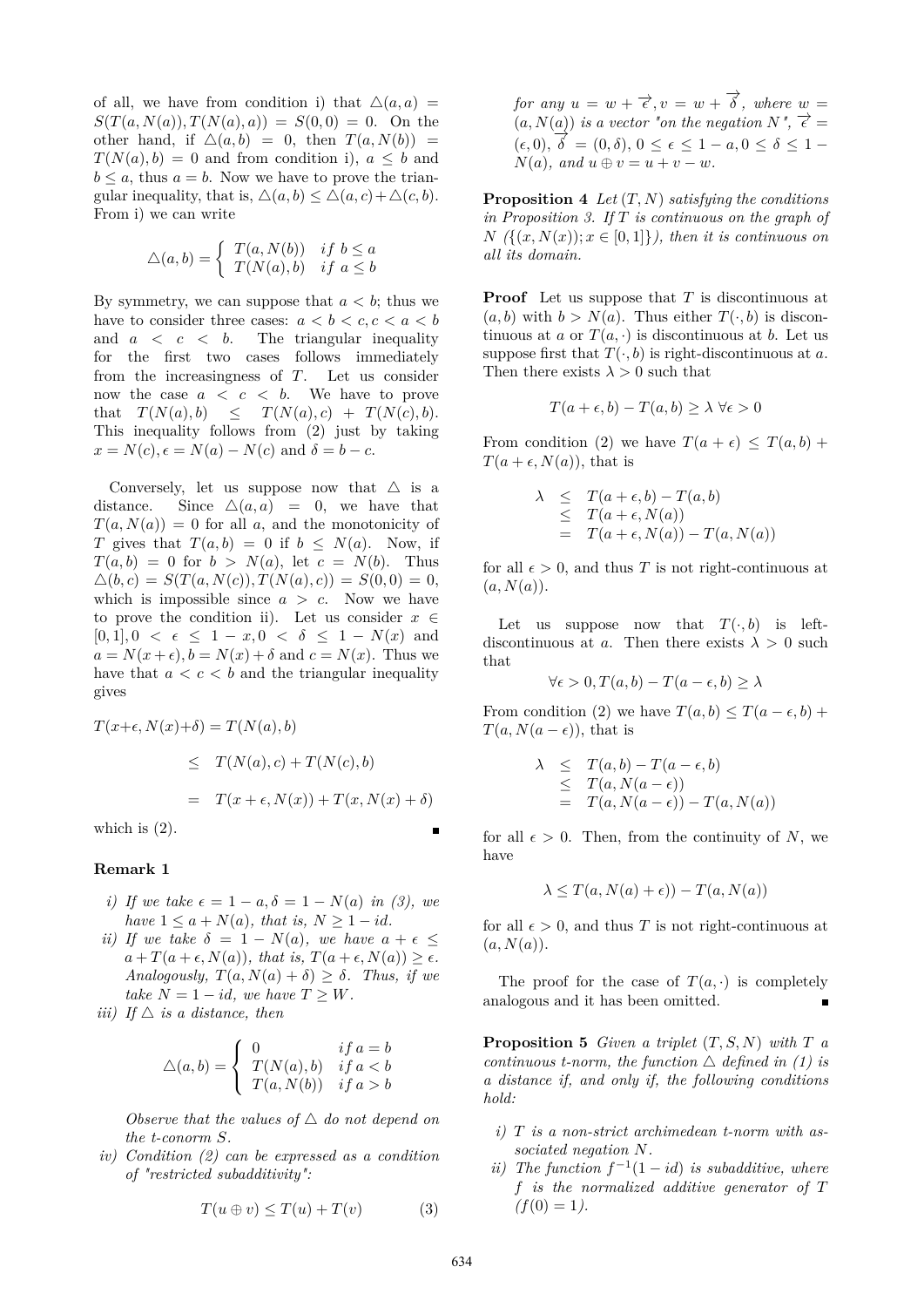**Proof** If  $\triangle$  is a distance, then the condition i) of Proposition 3 proves that *T* is a non-strict archimedean t-norm with associated negation *N*. Let now *f* be the additive generator of *T* with  $f(0) = 1$ . Thus  $N(a) = f^{-1}(1 - f(a))$  and the expression of  $\triangle$  becomes

$$
\triangle(a,b) = \begin{cases} 0 & \text{if } a=b\\ f^{-1}(1-f(a)+f(b)) & \text{if } a < b\\ f^{-1}(1+f(a)-f(b)) & \text{if } a > b \end{cases}
$$

that is,  $\Delta(a, b) = f^{-1}(1 - |f(a) - f(b)|)$ . Now the triangular inequality for the case  $a < c < b$  becomes  $f^{-1}(1 - (f(a) - f(b))) \leq f^{-1}(1 - (f(a) - f(c))) +$  $f^{-1}(1 - (f(c) - f(b)))$ . If we take  $u = f(a) - f(b)$ and  $v = f(c) - f(b)$ , we obtain

$$
f^{-1}(1 - (u + v)) \le f^{-1}(1 - u) + f^{-1}(1 - v)
$$

for all  $u, v \geq 0$  such that  $u + v \leq 1$ . Thus  $f^{-1}(1 - id)$ is subadditive.

Conversely, let us suppose now that the conditions i) and ii) hold. From previous results, we only have to prove the triangular inequality of  $\triangle$ . But this result comes immediately from the above reasoning.

## **Remark 2**

- *i) Note that* (*T, S, N*) *does not need to be a De Morgan triplet.*
- *ii)* The function  $f^{-1}(1 id)$  *is subadditive if, and only if,*  $1 - f$  *is superadditive.*
- *iii)* If the t-norm T is a copula and  $\triangle$  is a dis*tance, then f is convex and thus*  $f^{-1}(1 - id)$ *is superadditive.* Then  $f^{-1}(1 - id)$  *is additive, thus*  $f^{-1}(1 - id) = id$  *and therefore*  $f = 1 - id$ *, that is*  $T = W$ *.*
- *iv*) Let us observe that the if  $f^{-1}(1 id)$  is subad*ditive then*  $N \geq 1 - id$ *.*

**Proposition 6** *If the additive generator f of T is concave, then the condition ii) of Proposition 5 holds. The converse is not true, in general.*

**Proof** If *f* is concave, then  $f^{-1}$  and  $h = f^{-1}(1 - id)$ are also concave. Since  $h(0) = 0$ , the function h is subadditive. To prove that the converse is not true, let us consider  $f = g^{-1}$ , where  $g(a) = -a^3 + a^2$  $a + 1$ . The function  $f$  is not concave (since  $g$  is not concave), but  $f^{-1}(1 - id) = g(1 - id)$  is subadditive. Thus the concavity of *f* is not a necessary condition for (2) to hold.

**Example 3** *The generator of the Yager t-norms,*  $f(a) = (1 - a)$ <sup> $\lambda$ </sup> *where*  $0 \leq \lambda \leq 1$ *, is a concave function. The associated distance is*

$$
\begin{array}{rcl}\n\triangle(a,b) & = & f^{-1}(1 - |f(a) - f(b)|) \\
& = & 1 - (1 - |(1 - a)^{\lambda} - (1 - b)^{\lambda}|)^{1/\lambda}\n\end{array}
$$

*The generator of the Sugeno-Weber t-norms,*  $t_{\lambda}(a) = 1 - \frac{\ln(1+\lambda a)}{\ln(1+\lambda)}$  $\frac{\ln(1+\lambda a)}{\ln(1+\lambda)}$ , is a concave function for any  $\lambda \in (-1,0)$ *. The associated distance is* 

$$
\begin{array}{rcl}\n\triangle(a,b) & = & f^{-1}(1 - |f(a) - f(b)|) \\
 & = & \frac{1+\lambda}{\lambda} \exp\{\frac{1}{\ln(1+\lambda)} \cdot |\ln \frac{1+\lambda b}{1+\lambda a}|\}\n\end{array}
$$

**Proposition 7** *Let us consider a triplet* (*T, S, N*) *such that*  $T(a, b) = 0$  *if, and only if,*  $b \leq N(a)$ *. If N is concave and T is concave in each variable on its positive region, then the condition (2) holds.*

**Proof** Let  $a \in [0,1]$ , and  $\epsilon, \delta \in \mathbb{R}$  such that  $0 \leq \epsilon \leq 1 - a, 0 \leq \delta \leq 1 - N(a).$  If we take  $\alpha = \frac{N(a)-N(a+\epsilon)}{N(a)+\delta-N(a+\epsilon)}$  $\frac{N(a)-N(a+\epsilon)}{N(a)+\delta-N(a+\epsilon)},$  then we can write  $(a + \epsilon, N(a)) = \alpha \cdot (a + \epsilon, N(a) + \delta) + (1 - \alpha) \cdot (a + \delta)$  $\epsilon, N(a+\epsilon)$ .

Analogously, we have  $(a, N(a) + \delta)$  $\alpha' \cdot (a+\epsilon, N(a)+\delta) + (1-\alpha') \cdot (N(N(a)+\delta), N(a)+\delta),$ where  $\alpha' = \frac{a - N(N(a) + \delta)}{a + \epsilon - N(N(a) + \delta)}$  $\frac{a-N(N(a)+\delta)}{a+\epsilon-N(N(a)+\delta)}.$ 

Since *T* is concave and it equals 0 on the negation *N*, we have  $T(a+\epsilon, N(a)) > \alpha \cdot T(a+\epsilon, N(a)+\delta)$  and  $T(a, N(a) + \delta) \ge \alpha' \cdot T(a + \epsilon, N(a) + \delta)$ . By adding this two inequalities, we obtain  $T(a + \epsilon, N(a))$  +  $T(a, N(a)+\delta) \geq (\alpha+\alpha') \cdot T(a+\epsilon, N(a)+\delta)$ . Thus, if we prove that  $\alpha + \alpha' \geq 1$ , we will have the condition (2). Now a straightforward calculation proves that  $\alpha + \alpha' \geq 1$  is equivalent to

$$
(a - N(N(a) + \delta)) \cdot (N(a) - N(a + \epsilon)) \ge \epsilon \cdot \delta
$$

and this inequality holds since *N* is concave (see Figure 2).



Figure 2: The points involved in the proof of Proposition 7.

**Remark 3** *Under the conditions above, condition (2) plus T concave in each variable in its positive region do not imply that N is concave. Moreover, condition (2) plus N concave do not imply that T is concave in each variable in its positive region. Let see two examples.*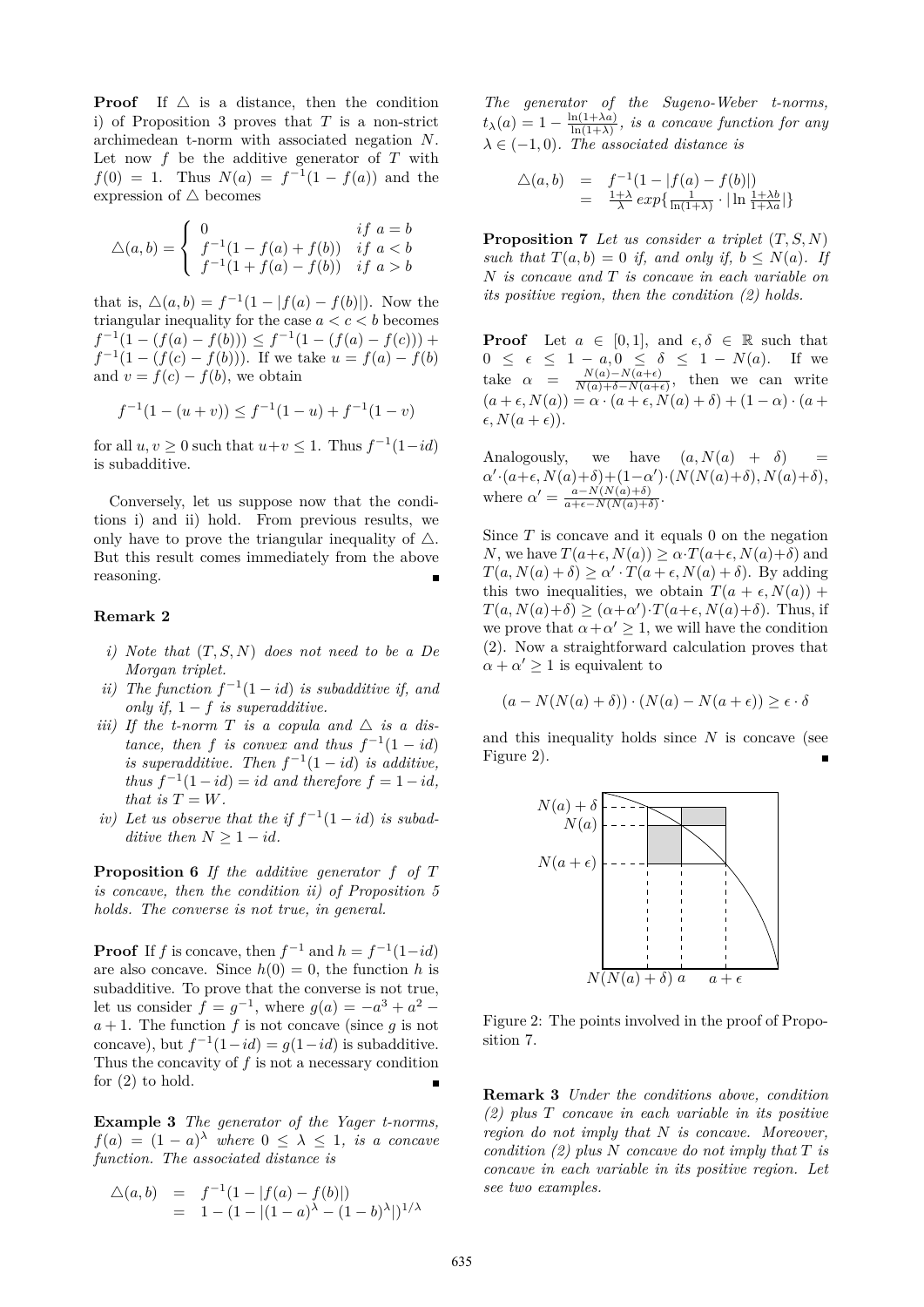**Example 4** *Let N be a strong negation. Let us consider the (left-continuous but not continuous) tnorm M<sup>N</sup> given by*

$$
M_N(a,b) = \begin{cases} 0 & \text{if } b \le N(a) \\ \min(a,b) & \text{if } b > N(a) \end{cases} \tag{4}
$$

*It can be proved that for any t-conorm S,* (*M<sup>N</sup> , S, N*) *defines a distance through (1) if, and only if,*  $N \geq 1 - id$ *. This distance is given by* 

$$
\triangle(a,b) = \begin{cases} 0 & \text{if } a = b \\ \min(N(a),b) & \text{if } a < b \\ \min(a,N(b)) & \text{if } a > b \end{cases}
$$

*In the case when*  $N = 1 - id$   $(M_{1-id} = T^{nM},$  the *nilpotent minimum), this distance becomes*

$$
\triangle(a,b) = \begin{cases}\n0 & \text{if } a = b \\
b & \text{if } a < b, a + b \le 1 \\
1 - a & \text{if } a < b, a + b \ge 1 \\
a & \text{if } a > b, a + b \le 1 \\
1 - b & \text{if } a > b, a + b \ge 1\n\end{cases}
$$

*(see Figure 3).*



Figure 3: Structure of the distance  $\Delta(a, b)$  in Example 4, for the case  $N = 1 - id$ .

The following result can be found in [6].

**Proposition 8** *Given a strong negation N, the tnorms T such that*

- *1)*  $T(a, b) = 0$  *when*  $b \leq N(a)$
- *2) T is positive and continuous in the region*  $\{(a, b) : b > N(a)\}\$

*have the form*

$$
T(a,b) = \begin{cases} 0, & \text{if } b \le N(a) \\ a + (\beta - \alpha) T_1 \left( \frac{a - \alpha}{\beta - \alpha}, \frac{b - \beta}{\beta - \alpha} \right), \\ \text{if } b > N(a), \max(a, b) < \beta \left( \alpha \neq \beta \right) \\ \min(a, b), & \text{if } b > N(a), \max(a, b) \ge \beta \end{cases} \tag{5}
$$

*where*  $0 \le \alpha \le \beta \le 1, N(\alpha) = \beta$ *, and*  $T_1$  *is a continuous and non-strict archimedean t-norm with zero region*  $\{(a, b) : b \leq N_{\alpha}^{\beta}(a)\}$ *, where*  $N_{\alpha}^{\beta}$  *is the strong negation defined by*  $N_{\alpha}^{\beta}(a) = \frac{N((\beta-\alpha)a+\alpha)-\alpha}{\beta-\alpha}$ *(see Figure 4).*

### **Remark 4**

- *i)* If  $\alpha = 0$  and  $\beta = 1$ , then  $N_0^1 = N$ , and T is a *continuous and non-strict archimedean t-norm with zero region*  $\{(a, b) : b \leq N(a)\}.$
- *ii)* The case  $\alpha = \beta$  (point of symmetry of the nega*tion N) means that T has the form:*

$$
T(a,b) = \begin{cases} 0 & \text{if } b \le N(a) \\ \min(a,b) & \text{if } b > N(a), \\ \max(a,b) \ge \beta \end{cases}
$$

*that is,*  $T = M_N$ *.* 



Figure 4: The structure of the t-norm in Proposition 8 for  $\alpha = 1/3, \beta = 2/3$  and  $N = 1 - id$ , where (\*) stands for  $\alpha + (\beta - \alpha) T_1 \left( \frac{a - \alpha}{\beta - \alpha}, \frac{b - \beta}{\beta - \alpha} \right)$ .

According to Proposition 3, Proposition 5, and Example 4, we have

**Proposition 9** *For the t-norms T of the form given in (5), the function*  $\triangle$  *defined in (1) is a distance if, and only if, the following conditions hold:*

*i*)  $N \geq 1 - id$ *. ii)* 1−*f is superadditive, where f is the normalized additive generator of the t-norm*  $T_1$  *(with*  $\alpha \neq$ *β).*

### **4. Conclusions**

We present a full description of those triplets (*T, S, N*), *T* a t-norm, *S* a t-conorm and *N* a strong negation, such that the symmetric difference function  $\Delta(a, b) = S(T(a, N(b)), T(b, N(a))$  is a distance.

## **Acknowledgements**

The authors acknowledge the support of the Spanish DGI grants TIN2013-42795-P, TIN2014-56381- REDT and Programa pont La Caixa d'ajut a grups de recerca (2014).